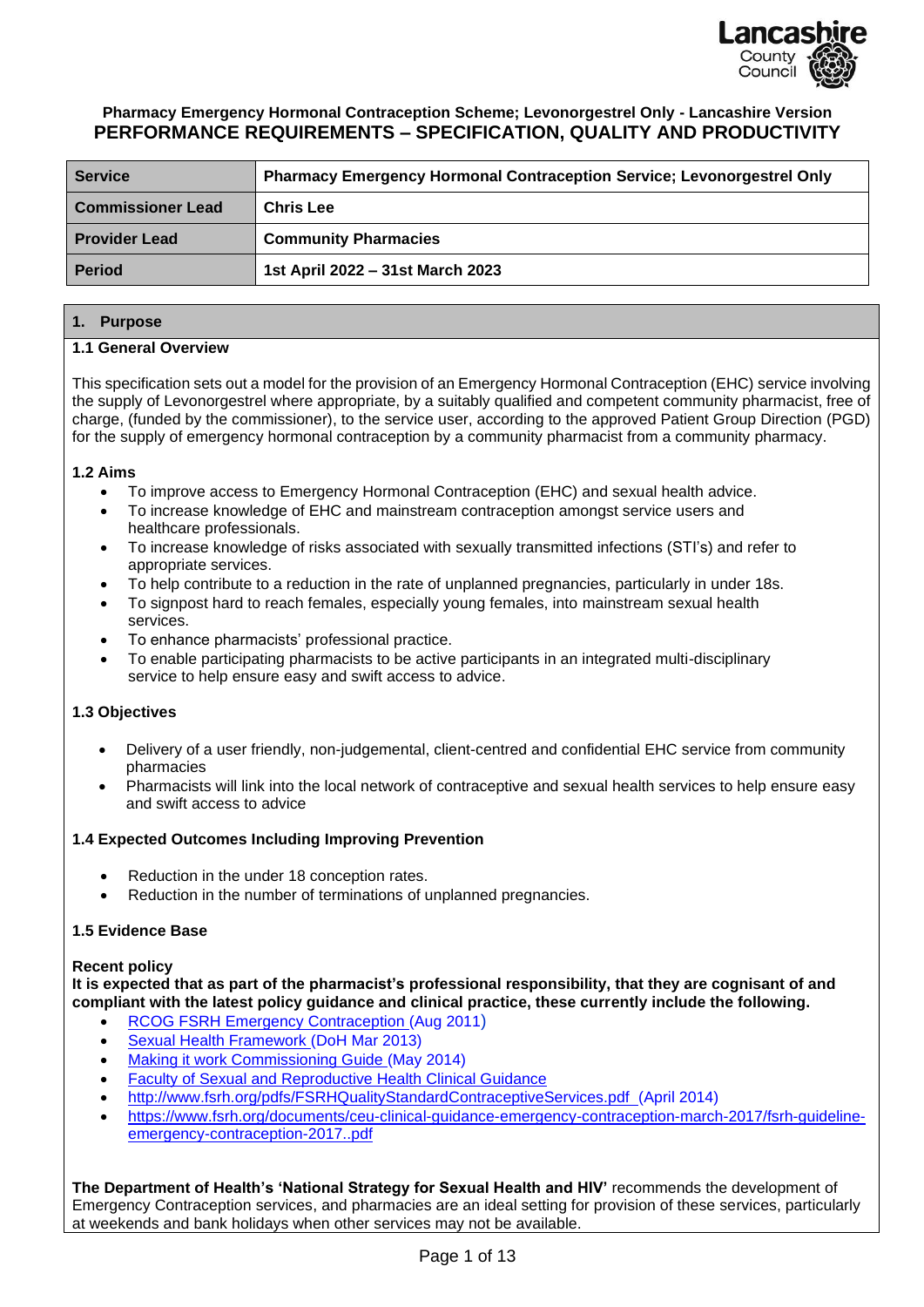

[The national strategy for sexual health and HIV](http://antibiotic-action.com/wp-content/uploads/2011/07/DH-National-strategy-for-sexual-health-and-HIV.pdf) (DoH Jul 2001)

**'Choosing Health Through Pharmacy'**; A programme for pharmaceutical Public Health, published in April 2005, encouraged PCTs to consider commissioning sexual health services through pharmacies. [Choosing Health through pharmacy](http://webarchive.nationalarchives.gov.uk/+/www.dh.gov.uk/en/Publicationsandstatistics/Publications/PublicationsPolicyAndGuidance/Browsable/DH_4107796)

**'Community pharmacy supply of emergency hormonal contraception:** a structured literature review of international evidence' (Feb 2005) Oxford Journals – this literature review concluded that there was good evidence that community pharmacy EHC services provided timely access to treatment and were highly rated by women. <http://humrep.oxfordjournals.org/content/21/1/272.full>

The Levonorgestrel prescribing has been updated in line with [Faculty of Sexual and Reproductive Health Emergency](https://www.fsrh.org/news/fsrh-launches-new-emergency-contraception-guideline/)  [Contraception guideline.](https://www.fsrh.org/news/fsrh-launches-new-emergency-contraception-guideline/) The updates and additions from the previous PGD have been highlighted in yellow in the attached

#### **2 Scope**

#### **2.1 Service Description**

Pharmacists will supply Levonorgestrel Emergency Hormonal Contraception (EHC) when appropriate to clients in line with the requirements of a locally agreed Patient Group Direction (PGD). The PGD will specify the age range of clients that are eligible for the service; it may facilitate supply to young persons under 16 in appropriate circumstances.

This service is available to **all** females, irrespective of age or residency. It must be recorded whether they are a Lancashire resident or not and appropriate advice given regarding follow up in their local area.

Clients excluded from the PGD criteria will be referred as soon as possible to another local service that will be able to assist them, e.g. GP, community contraception service **(the pharmacist must be certain that the service they refer a client to is open and accessible, by ringing ahead if necessary)**; or will be invited to purchase over-the-counter EHC from the pharmacy if the exclusion from supply via the PGD is only due to an administrative matter i.e. age range determined by the Commissioner.

**The pharmacy will ensure they have available, accessible, and up-to-date information to enable them to signpost people to other relevant sexual health services, as required, so as to be an active participant in an integrated multi-disciplinary sexual health economy.**

[NHS Choices](http://www.nhs.uk/Livewell/STIs/Pages/VisitinganSTIclinic.aspx) has a postcode look up system that advises users where their nearest sexual health service is.

Pharmacists may need to share relevant information (e.g. for referrals) with other health care professionals and agencies, in line with locally determined confidentiality arrangements, including, where appropriate, the need for the permission of the client to share the information.

As part of the EHC consultation, the provider will offer/provide Chlamydia screening postal kits where appropriate to people aged 15-24 (the Pharmacist may use professional discretion for those at high risk outside this age group accessing this service). The service will be free of charge to eligible service users and is funded by the Commissioner - service users are at liberty to refuse this service. A free of charge supply of six condoms should be offered at all consultations. The provider will be able to access Chlamydia screening postal kits from Sexual Health Services in their area, see section 4.2 and Appendix 1.

#### **2.2 Accessibility, fairness, and equity of provision**

The pharmacy must maintain appropriate records to ensure effective ongoing service delivery and audit. Records will be confidential and should be stored securely and for a length of time in line with local NHS record retention policies.

- The commissioning of this service will reflect The Public Services (Social Value) Act 2012. Lancashire County Council support this Act and will not seek just to assess the implications of commissioning decisions regarding the risk to groups of people but will look for opportunities (social value) to advance opportunities to those people.
- The service will be non-stigmatising and non-discriminatory, providing fair and equitable access. The service will comply with the Equality Act 2010.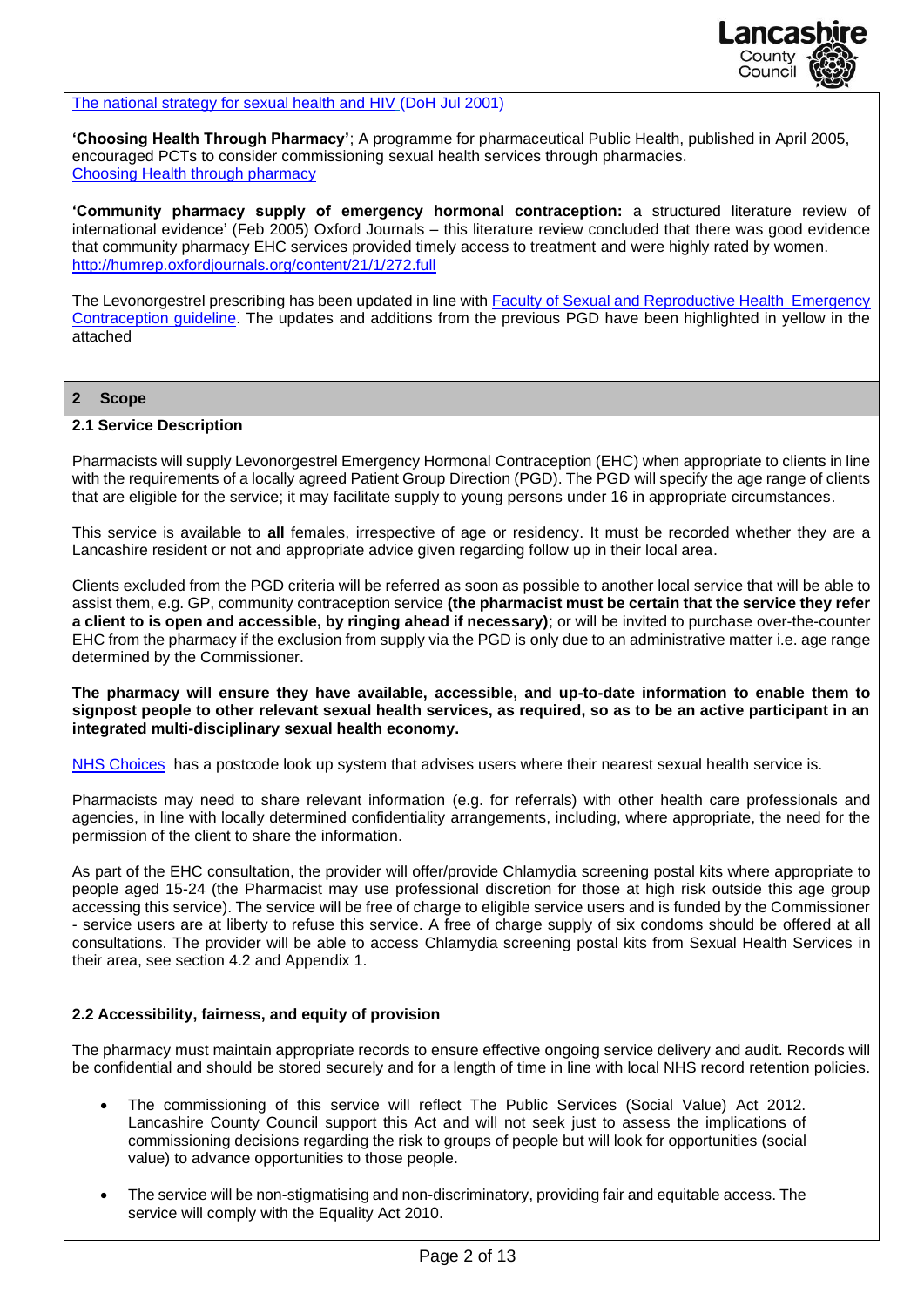

• The service will work in a way that it does not discriminate against individuals on the grounds of gender, race, disability, sexual orientation, sexual practices, gender reassignment, age, pregnancy or maternity, marriage/civil partnership or belief system and will ensure that all applicable legislation is adhered to.

#### **2.3 Essential links to other services/care pathways**

The service will ensure links to: -

- General practice
- Chlamydia screening programme
- Interpreter services
- Sexual Health services
- Social Care
- Safeguarding Team

#### **2.4 Interdependency with other contracts**

Pharmacies will be able to access postal chlamydia screening kits from Sexual Health Services.

Pharmacies will be required to work alongside Sexual Health Services, GP Practices, and other Public Sector bodies such as the Police, Probation; and also, private and third sector organisations when required. See Appendix 1 for details of sexual health service providers in Lancashire.

#### **3 Service Delivery**

#### **3.1 Competencies and Training**

The service will ensure all staff are appropriately qualified and supported in their work so as to realise their potential, work positively with service users and their carers, and positively promote the service.

All staff will be supported to continuously update skills and techniques relevant to their work.

Staffing and management structures will be streamlined and efficient with all staff having clear areas of responsibility and remits.

Where appropriate qualified staff must be registered with a professional body e.g. The General Pharmaceutical Council (GPhC).

The pharmacist must:

- Have evidence of Continuous Personal Development (CPD).
- Sign the approved Patient Group Direction (PGD) for the supply of emergency hormonal contraception by a community pharmacist from a community pharmacy and agree to work in accordance with the PGD.
- Provide the CPPE (or equivalent) EHC 'Declaration of Competence' (DoC) documentation. Records of assessment for all the programmes must be retained by the pharmacy contractor, together with the EHC PGD; which has been signed by all pharmacists working to the PGD, and also by the authorising manager ('Individual Authorisation' on last page of the PGD). Please click on the link to access the CPPE 'Declaration of Competence' <https://www.cppe.ac.uk/services/declaration-of-competence> Declaration of Competence' to be available if requested by the commissioner
- Have appropriate indemnity insurance to provide this service.
- Undertake reassessment of competence to deliver the EHC service is recommended at least every 3 years
- Undertake Disclosure and Barring [https://www.gov.uk/disclosure-barring-service-check/tracking](https://www.gov.uk/disclosure-barring-service-check/tracking-application-getting-certificate)[application-getting-certificate](https://www.gov.uk/disclosure-barring-service-check/tracking-application-getting-certificate)

The pharmacy contractor has a duty to ensure that pharmacists and staff involved in the provision of the service have relevant knowledge and are appropriately trained in the operation of the service, including sensitive, client-centred communication skills. This may be facilitated by the provision of local training.

All training costs will be met by the pharmacy/ contractor providing the EHC service.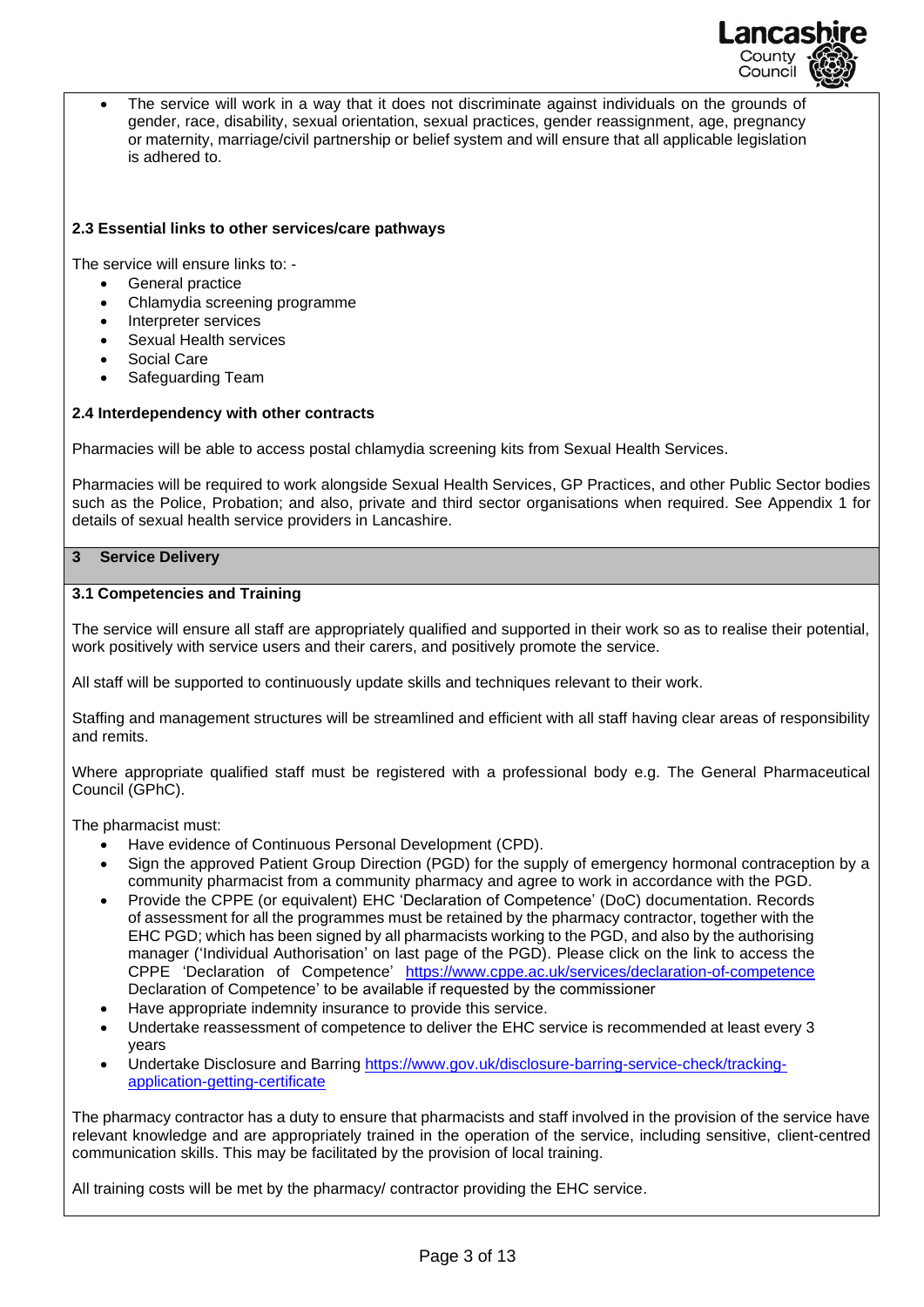

Where interruption of the service is unavoidable, the identified pharmacist(s) will ensure that support staff and any replacement pharmacists are aware of the details of the Pharmacy EHC service and are able to correctly signpost women to another participating pharmacy or health care provider. This will include phoning ahead, if signposting to another authorised pharmacy, to ensure that the service is available at that time. Instances must be reported to the commissioner and will be monitored. If this occurs repeatedly, the contract will be reviewed and may be terminated.

#### **3.2 Service model**

The pharmacy contractor must:

- Ensure that all pharmacists providing this service have completed the appropriate 'Declaration of Competence'.
- A standard operating procedure (SOP) must be produced by the service provider and reviewed annually for the provision of this service.

NOTE: The participating accredited pharmacy should only offer to sell over the counter EHC products when other routes of supply are not possible.

#### **3.2.1 Display**

All participating accredited pharmacies will be required to provide clearly visible dedicated window space for a logo/poster indicating the availability of EHC through a pharmacy enhanced service. Posters are available to download in PDF format:

<http://psnc.org.uk/wp-content/uploads/2013/08/ThinkPharmacyPosters.pdf>

Family Planning leaflets are available to download in PDF format: <http://www.fpa.org.uk/resources/downloads> [FPA Guide to contraception leaflet](http://www.fpa.org.uk/contraception-help/your-guide-contraception)

Registration on the FPA website will enable emailing of links so that patients can download leaflets and information.

#### **3.2.2 Consultations**

- The pharmacy will offer a user-friendly, non-judgmental, client-centred, and confidential service.
- EHC consultations are to be handled only by qualified pharmacists who have declared competence to deliver EHC services (see 3.1). No part of the consultation may be undertaken by any other individual, although other pharmacists and pre-registration students may, with the service user's consent, observe for training purposes.
- It should be reinforced at the start of every consultation that the service is completely confidential (the only exception being when the accredited pharmacist judges that the client is at risk and involvement of others is necessary, e.g. child protection – more information to support this can be found below and on the patient assessment/consultation form).
- An assessment/consultation form must be completed for every consultation on PharmOutcomes.
- An assessment/consultation to establish the need and suitability for a client to receive EHC must be undertaken in line with the approved PGD for the supply of EHC by a community pharmacist from a community pharmacy. Where appropriate a supply will be made; where a supply of EHC is not appropriate, advice and referral to another source of assistance, if appropriate, will be provided (see also section **3.2.3**). See Appendix 1 for Sexual Health Service Providers.
- The Pharmacy will perform a pregnancy test if required, as outlined in the PGD and subject to the pharmacy having suitable facilities. If a pregnancy test cannot be carried out on site the client can undertake a pregnancy test at locally identified toilet facilities and return to the pharmacy to verify and interpret the result, provided the patient returns within 72 hours of unprotected sexual intercourse.
- The service will be provided in line with the 'Fraser Guidelines' and 'Department of Health' guidance on confidential sexual health advice and treatment for young people aged under 16 (see 'Fraser Competence and Confidentiality' on page 1 of the 'Client Assessment Form' in Appendix 2).
- The service will be provided in accordance with national and local child and vulnerable adult protection guidelines (See Appendix 3).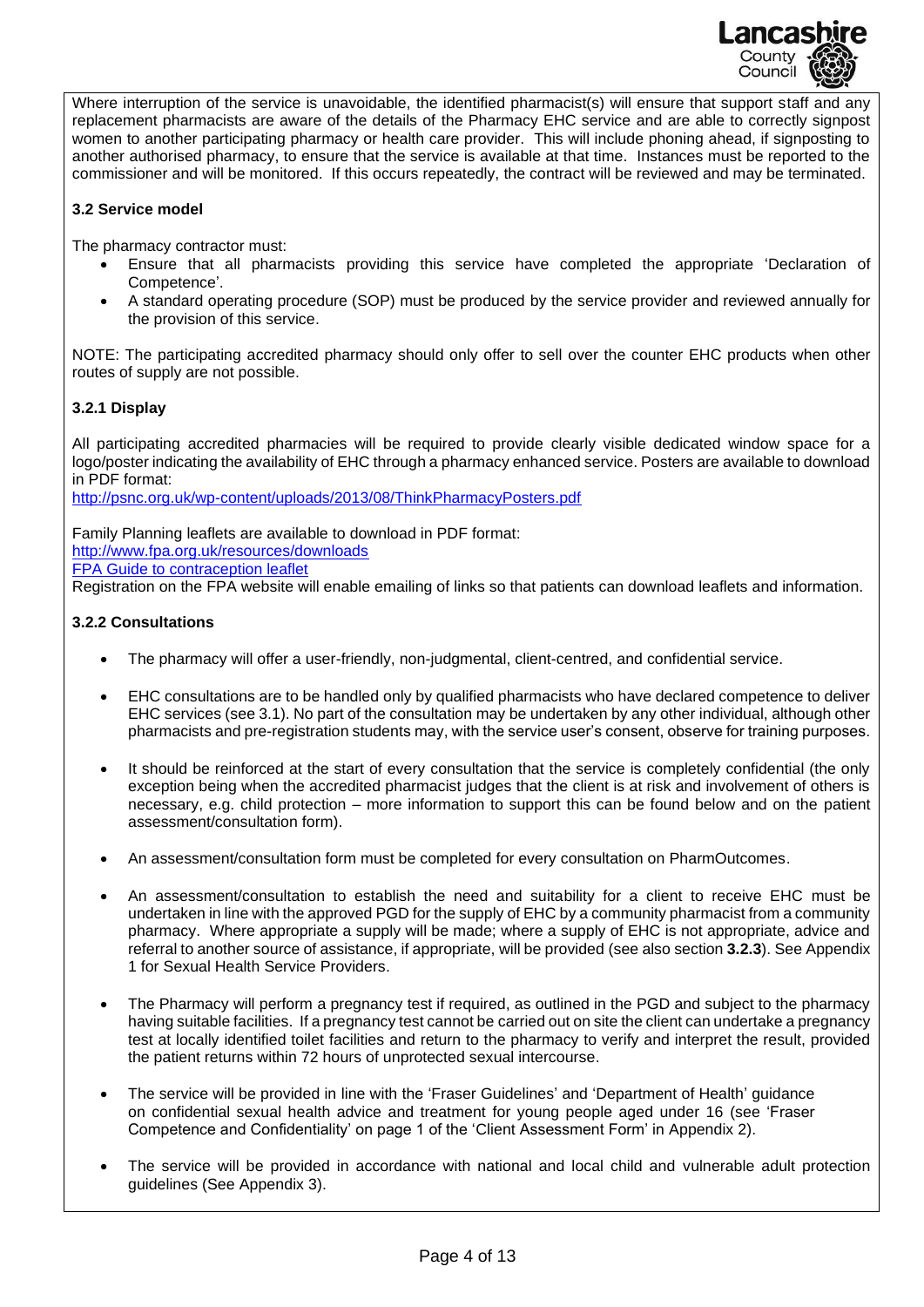

- Supply and supervised consumption of EHC is a requirement of the PGD and there can be no reasonable objections, including fasting during Ramadan, from a genuine service user. If a client feels sick, they must be advised to have a snack and return shortly.
- A postal Chlamydia Screening Kit should be supplied to clients and their partners if under 25 years of age (or deemed as high risk by the pharmacist). Chlamydia Screening Kits are available through the local Chlamydia Screening Office (See Appendix 1).
- The pharmacy will provide support and advice to clients accessing the service, including advice on avoidance of pregnancy and sexually transmitted infections (STIs) through safer sex and condom use i.e.
	- $\triangleright$  advice and signposting to services that provide long-term contraceptive methods
	- $\geq$  advice and signposting on the use of regular contraceptive methods
	- $\triangleright$  onward signposting to services that provide diagnosis and management of STIs.
- To support verbal advice the following should also be provided.
	- ➢ Discrete supply of six regular condoms in a pharmacy bag. Clinic packs of 144 condoms can be ordered by contacting [phadmin@lancashire.gov.uk](mailto:phadmin@lancashire.gov.uk) who will email an order form. When the order form has been completed and returned to phadmin email address above, orders should be received within 5 working days\*.
	- ➢ Discrete supply of appropriate leaflets available from the Family Planning Association at: <http://www.fpa.org.uk/for-professionals/home> to include:
		- Long acting reversible contraception methods/ other methods of contraception
		- **•** Sexually transmitted infections
- For full dosage information refer to PGD (Version EC.2020.1 or superseding revisions):
	- ➢ 1 tablet (1.5mg) to be taken as soon as possible after unprotected sexual intercourse (preferably within 12 hours but no later than 72 hours or 96 hours where Ulipristal Acetate (UPA) is contraindicated or unable to be provided free of charge at the time of requesting EC.
	- $\geq$  2 tablets (3mg) to be taken as soon as possible after unprotected sexual intercourse up to 96 hours when the woman is taking or has taken in the last 28 days liver enzyme inducing drugs (unlicensed use) following FSRH Guidance 2017
	- $\geq$  2 tablets (3mg) to be taken as soon as possible after unprotected sexual intercourse up to 96 hours when the women have a BMI >26 or weighs greater than 70kg (unlicensed use) following FSRH Guidance 2017.
	- ➢ 2 tablets (3mg) to be taken as soon as possible after unprotected sexual intercourse up to 96 hours when the BMI or weight cannot be recorded due to COVID 19 restrictions

\* Please note that these condoms should not be used for other purposes: quantities used will be compared to consultations completed and supplies may be declined if it appears stocks have been used elsewhere, i.e. condoms have run out before enough consultations have been recorded to use this amount. In such a situation the pharmacy will be expected to supply condoms from their own stock.

#### **3.2.3 Referral**

Regardless of whether a supply is made, all clients should be advised to consult their GP, Sexual Health Services or other local services available regarding future contraceptive and/or sexual health needs. All these services are completely confidential.

#### **3.3 Governance**

The service provider is responsible for the governance and oversight of the service being provided and should have arrangements in place to demonstrate this.

#### **3.4 Business Continuity**

The Service Provider ensures that sufficient staffing is available for the effective running of the service, including contingency planning for times of sickness, absences or any other occurrence that may jeopardise the delivery of the service to service users at levels sufficient to meet the performance objectives and service standards of the service as outlined in this agreement.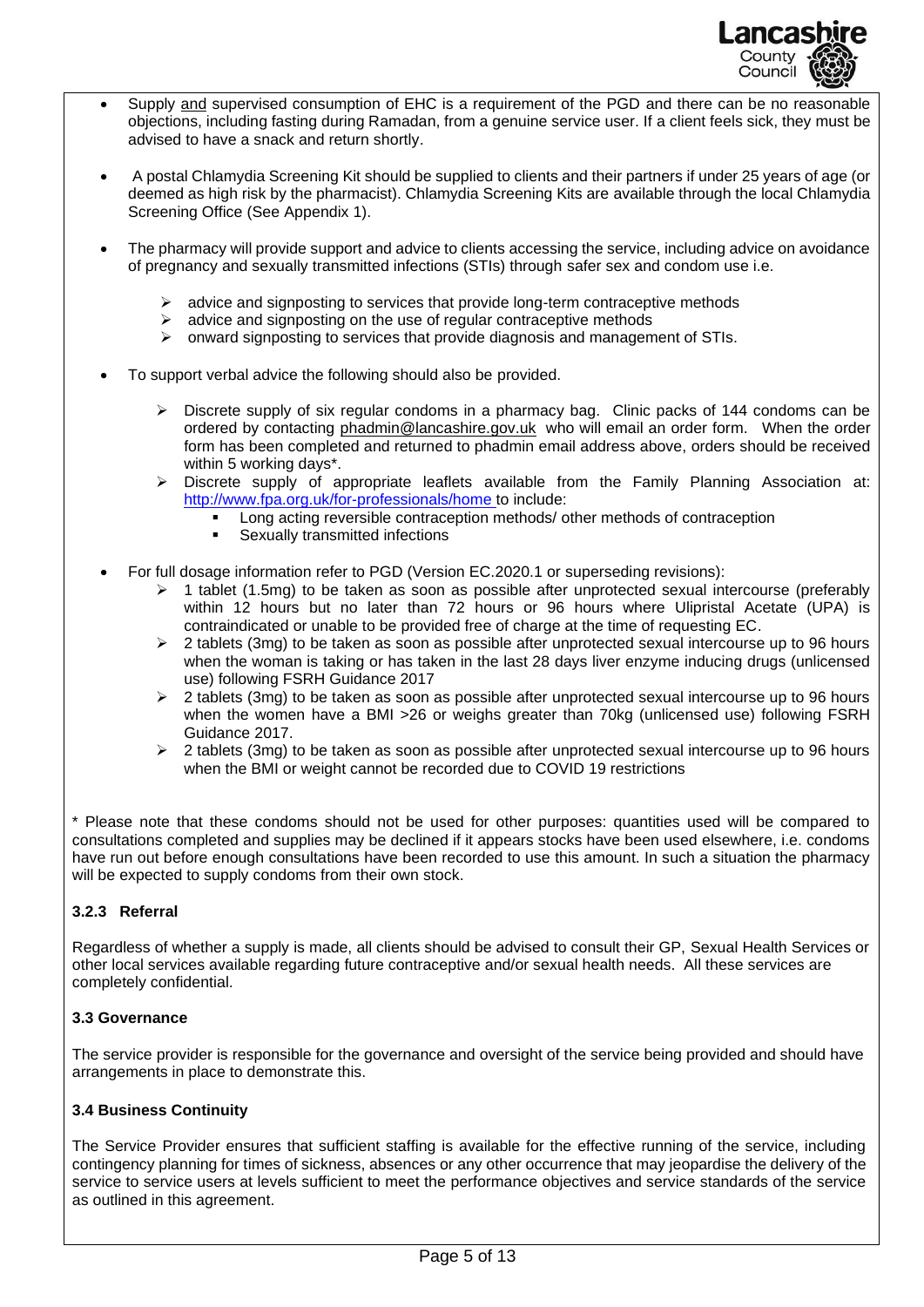

#### **3.5 Buildings and Accommodation**

The service provider will be responsible for sourcing buildings that have the appropriate planning permission for delivering public health services (including drug and alcohol treatment if applicable).

The service provider will be responsible for the maintenance costs of any buildings occupied for delivering services, which includes fittings, equipment, repairs, and alterations. The provider will be responsible for any costs associated with the replacement of furniture, maintenance and calibration of equipment and the safe disposal of the same, and provide consumables required for the smooth operation of the building.

#### **3.6 Additional Costs**

The provider is responsible for all community prescribing costs within the contract value (excluding GP prescribing and dispensing).

The provider will be responsible for registering with the NHS Business Services Authority as an Independent Sector Healthcare Provider and informing the NHS Business Services Authority of all their prescribing details for ePact and in order to obtain prescription pads.

The provider will co-operate with the commissioners around access requirements to ePact and prescribing data.

#### **3.7 Communication and Marketing**

Providers will have the responsibility for ensuring interpreter services are available when required. All costs in relation to communication and marketing will be met by the provider.

#### **3.8 Consulting with users**

#### **Health & Wellbeing**

#### **Foresight (2008). Mental Capital and Wellbeing Project Report.**

Government's Foresight project on Mental Capital and Wellbeing, this report recommends five ways to well-being. It presents the evidence and rationale between each of the five ways, drawing on a wealth of psychological literature. In line with similar messages for healthy eating, these are Connect, Be active, Take Notice, Keep Learning and Give.

The service will be highly encouraged to promote wellbeing in the workplace.

#### **4 Referral, Access, and Acceptance Criteria**

#### **4.1 Geographic coverage/ boundaries**

Community pharmacies in Lancashire.

#### **4.2 Location(s) of service delivery**

Suitable pharmacies in Lancashire. The pharmacy must have a consultation area available which is fit for purpose and suitable for confidential discussions. The consultation area as a minimum must meet the requirements set out for advanced services within the NHS community pharmacy contractual framework i.e. be clearly signposted as a private consultation area, be able to seat the pharmacist and the client and allow them to talk in the area at normal speaking volumes without being overheard.

#### **For Sexual Health Services in Lancashire – Please refer to Appendix 1.**

#### **4.3 Days/ hours of operation**

The service will operate during pharmacy opening hours.

#### **4.4 Referral criteria and sources**

This service is an open referral service and therefore anyone can refer people in, including any healthcare professional and self-referral**.**

#### **4.5 Exclusion criteria**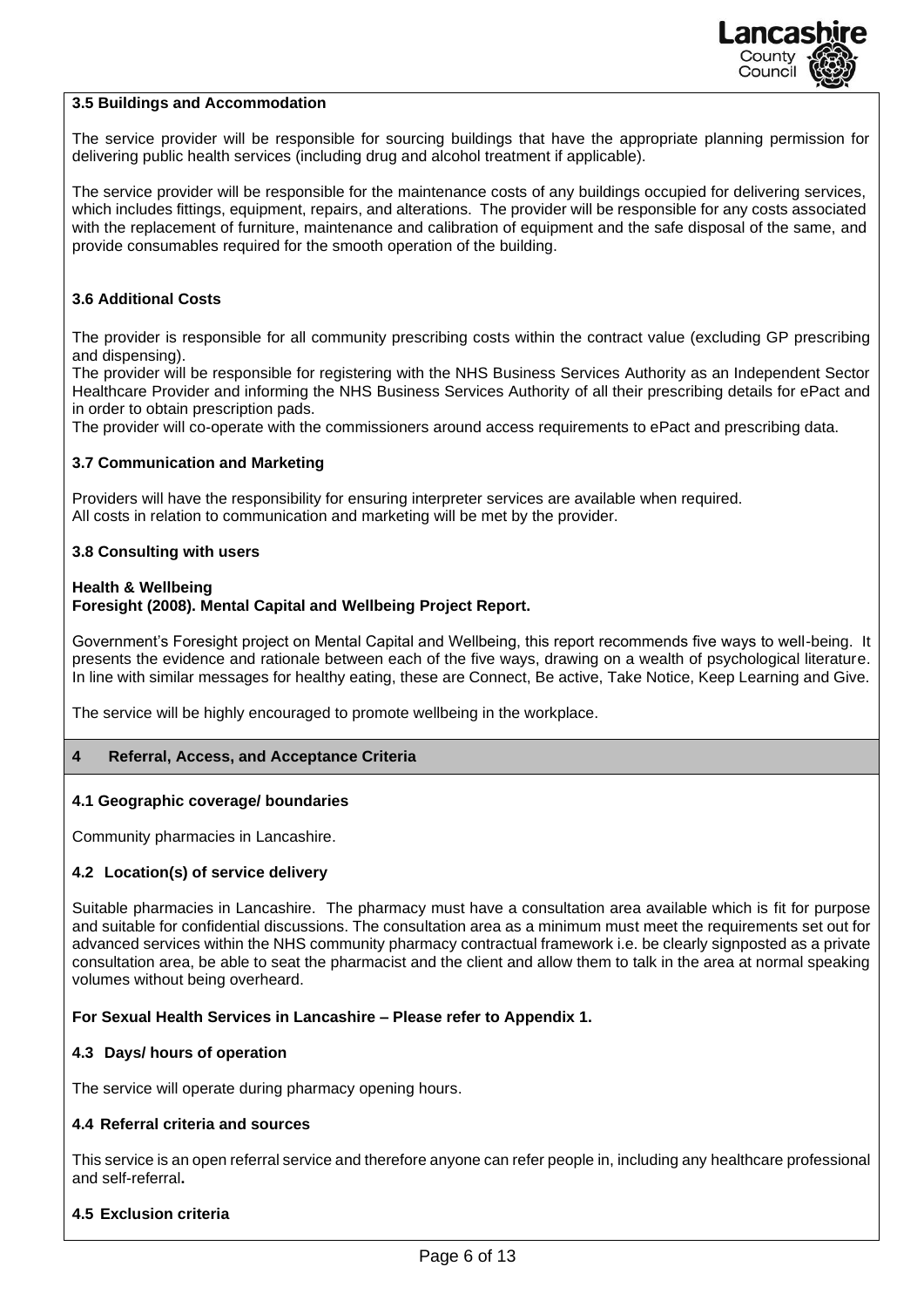

There may be some situations where, based on the information obtained, the accredited pharmacist is unable to supply under the terms of the PGD. In these situations, the scheme requires the pharmacist to urgently refer the client to an alternative provider (see Appendix 1). The client must be made completely aware of the decreasing effectiveness of EHC with time.

#### **4.6 Response time**

Clients will be moved to the consultation area as described in 4.2, to meet with the accredited pharmacist as soon as possible, or if an accredited pharmacist is not available, signposted appropriately.

#### **4.7 Applicable service standards – national/local/statutory**

All serious and other untoward incidents must be reported to the local authority within 2 working days of the incident as per the Public Health Serious Incidence policy (embedded within the LCC Pharmacy Contract). The service must then provide an outlined report of the incident and its outcome within 45 days of notification of the incident.

#### **5 Discharge Criteria and Planning**

According the Public Health Contract

#### **6 Prevention, Self-Care and Patient and Carer Information**

See 3.2.2

#### **7 Service Improvement Requirements**

#### **8 Baseline Performance Targets – Quality, Performance & Productivity**

| <b>Performance Indicator</b>                                                                            | <b>Threshold</b>                                                                                         | Method of<br><b>Measurement</b>    | <b>Frequency of</b><br><b>Monitoring</b> |
|---------------------------------------------------------------------------------------------------------|----------------------------------------------------------------------------------------------------------|------------------------------------|------------------------------------------|
| <b>Quality - Key Performance Indicators</b><br>and Outcome Indicators                                   |                                                                                                          |                                    |                                          |
| <b>Personalised Care Planning</b><br>All verbal counselling will be supported by<br>written information | 100% of all women provided<br>with counselling should have<br>written as well as verbal<br>communication | Audit                              | Quarterly                                |
| Clearly documented complaints<br>procedure in place                                                     | 100%                                                                                                     | Audit                              | Annually                                 |
| Patient assessment form<br>completed for every assessment                                               | 100% of all consultations must<br>have their assessment recorded<br>on PharmOutcomes                     | Audit                              | Quarterly                                |
| Number of clients presenting when<br>accredited pharmacist is not on premises                           | 100%                                                                                                     | Number of<br>clients<br>presenting | Quarterly                                |
| <b>Activity</b><br>9                                                                                    |                                                                                                          |                                    |                                          |
| <b>Activity Performance Indicators</b>                                                                  |                                                                                                          |                                    |                                          |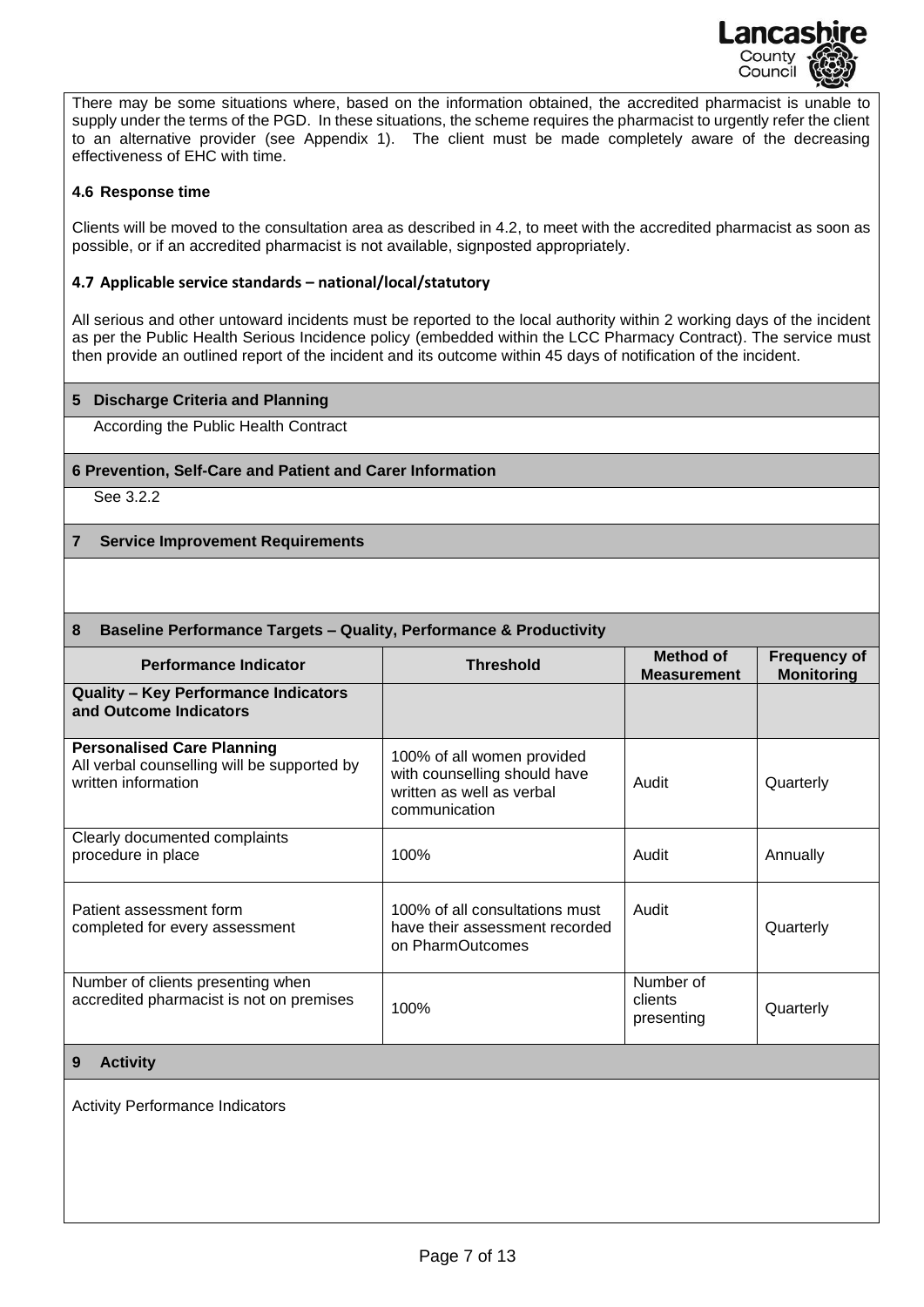

| <b>Service Area:</b>                                                                                                                                                |                  |            |                                |                  |
|---------------------------------------------------------------------------------------------------------------------------------------------------------------------|------------------|------------|--------------------------------|------------------|
| <b>Type</b>                                                                                                                                                         | <b>Threshold</b> |            | Lancashire<br><b>Residents</b> | <b>Frequency</b> |
| Number of clients presenting when<br>accredited pharmacist is not on premises                                                                                       |                  |            |                                |                  |
| Number of clients referred to other services                                                                                                                        |                  |            |                                |                  |
| Number of pregnancy tests carried out                                                                                                                               |                  |            |                                |                  |
| <b>10 Currency and Prices</b>                                                                                                                                       |                  |            |                                |                  |
| <b>Currency and Price</b>                                                                                                                                           |                  |            |                                |                  |
| <b>Basis of Contract</b>                                                                                                                                            |                  |            |                                |                  |
| <b>Block</b>                                                                                                                                                        |                  |            |                                |                  |
| £15.00 for every completed and<br>documented emergency hormonal<br>contraception consultation with an<br>accredited pharmacist<br>The list price for Levonelle 1500 |                  | £15.00     |                                |                  |
| stated in the current Drug Tariff +<br>VAT (Note: NOT Levonelle OTC<br>pack).                                                                                       |                  | List price |                                |                  |
| £5 per documented pregnancy test<br>undertaken. See 3.2.2                                                                                                           |                  | £5.00      |                                |                  |

Claims are to be submitted via PharmOutcomes by the 5<sup>th</sup> of each Month, any received after this date will not be processed until the following month.

Claims must be submitted not later than three (3) months after the month of the claim (for example March claim can be submitted in April, May or Jun). However, if they are submitted after the 3-month grace period they will not be approved for payment.

#### **11 Reviews/Monitoring**

Monitoring will be via PharmOutcomes in the first instance. Quality review meetings/visits may be instigated at the commissioner's request.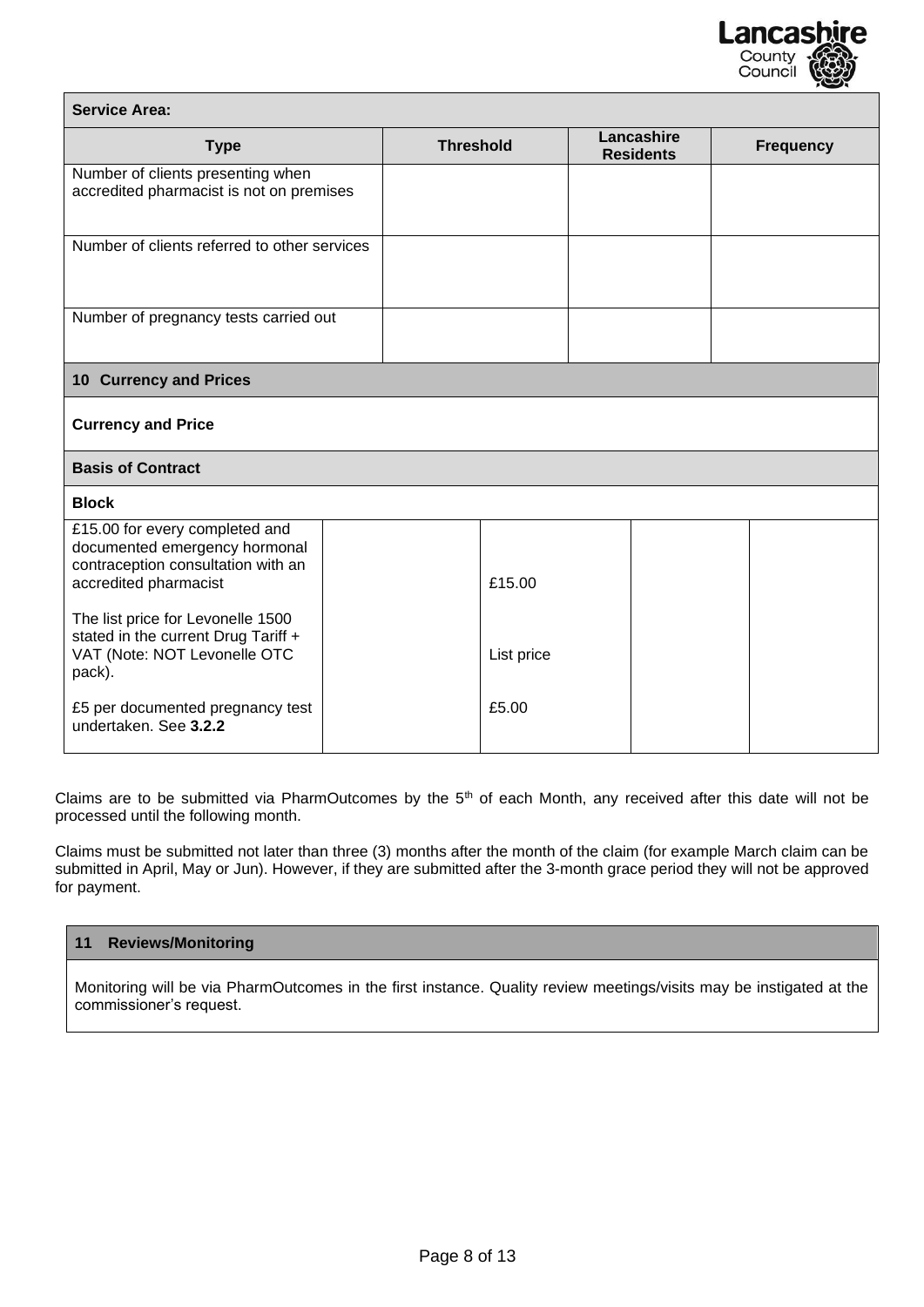

**Appendix 1**

## **FOR SERVICE USERS**

# **Single Direct Line for Lancashire Services**

## **0300 1234 154**

## **Monday – Friday 9am – 5pm**

**this links directly to Lancashire Sexual Health Service provider's staffed lines**

### **For information about services in Lancashire**

**[http://www.lancashire.gov.uk/health-and-social-care/your-health](http://www.lancashire.gov.uk/health-and-social-care/your-health-and-wellbeing/sexual-health.aspx)[and-wellbeing/sexual-health.aspx](http://www.lancashire.gov.uk/health-and-social-care/your-health-and-wellbeing/sexual-health.aspx)**

> **OR fpa.org.uk/**

## **For pharmacist's direct contact with the providers**

### **LANCASHIRE WIDE ALL AGE SEXUAL HEALTH SERVICES**

**And**

### **LANCASHIRE WIDE YOUNG PEOPLE'S SERVICES**

Sexual health Screening and contraception up to level 3 (included what was GUM type services) for all ages including young people who need more complex clinical care. **Provider: Blackpool Teaching Hospitals NHS Trust**

**<https://lancashiresexualhealth.nhs.uk/>**

**Nurse Consultant**: [catherine.shelley@nhs.net](mailto:catherine.shelley@nhs.net) Telephone: 01253 951992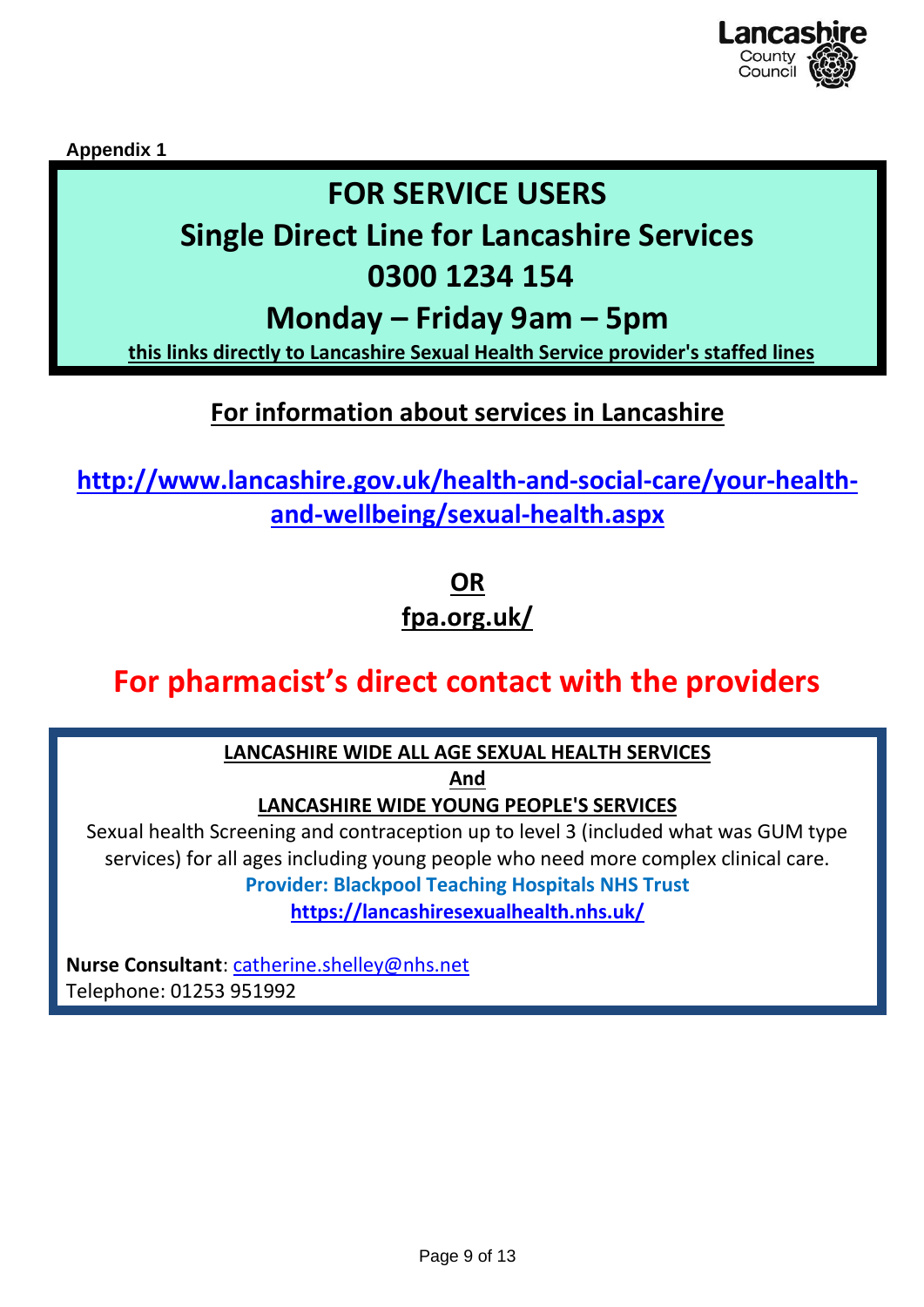

#### *COMMISSIONED SERVICES – PUBLIC HEALTH, LANCASHIRE COUNTY COUNCIL*

#### *Client Assessment Form for Emergency Hormonal Contraception (Levonorgestrel 1500 micrograms)*

#### **FRASER COMPETENCE AND CONFIDENTIALITY**

#### **This section must be completed for all patients less than 16 years of age or where competence is in doubt**

Whilst it is permissible to offer young people confidential contraceptive advice, they must be made aware that there can be rare occasions when this confidentiality may be broken, and other agencies involved. This is usually if the professional suspects that someone is hurting or harming the client. In some situations, such as where there is a discrepancy in age between a very young client (under 14) and their partner, concerns may be raised. If you are unsure, discuss the situation with a colleague or contact the designated Child Protection Nurse. It is probably not in the client's best interests to withhold emergency contraception but record keeping should reflect details of the consultation.

| Does the client understand the advice given, the potential risks and benefits of treatment, and has<br>sufficient maturity to understand what is involved in terms of moral, social, and emotional<br>implications? | Υρς | No        |
|---------------------------------------------------------------------------------------------------------------------------------------------------------------------------------------------------------------------|-----|-----------|
| Has the client been encouraged to involve her parents or to allow the healthcare professional to?                                                                                                                   | Yes | No        |
| Has the possible effect on the physical or mental health of the client, if treatment were withheld,<br>been considered?                                                                                             | Υρς | <b>No</b> |
| Is providing contraceptive advice and treatment in the best interest of the client?                                                                                                                                 | Yes | No        |
| All the above areas must be fully discussed during the consultation which should be documented and include an assessment of the                                                                                     |     |           |

**client's maturity. If any question is answered 'No', the client must be referred.**

| <b>CLIENT HISTORY</b>                                         |  |                                                                     |  |  |
|---------------------------------------------------------------|--|---------------------------------------------------------------------|--|--|
| <b>Date of Consultation:</b>                                  |  |                                                                     |  |  |
|                                                               |  |                                                                     |  |  |
| ID Number/ Name (initials)                                    |  |                                                                     |  |  |
|                                                               |  |                                                                     |  |  |
| Age of Client:                                                |  | Age of Partner:                                                     |  |  |
|                                                               |  |                                                                     |  |  |
| Clients usual General                                         |  | First Four Digits of Clients Postcode:                              |  |  |
| Practitioner (GP)                                             |  |                                                                     |  |  |
| Date of, or time since, start of Last Menstrual Period (LMP): |  |                                                                     |  |  |
| Details of when UPSI occurred:                                |  | Day of Cycle:<br>Time:                                              |  |  |
|                                                               |  | Hours elapsed since:                                                |  |  |
| How many days is each normal cycle?                           |  | And is regular / irregular * (* delete as applicable)               |  |  |
| Reason for seeking Emergency Contraception:                   |  | 1. No contraceptive used                                            |  |  |
| (*ring applicable number)                                     |  | 2. Failed barrier method of contraception                           |  |  |
|                                                               |  | 3. Missed or incorrectly used combined or progestogen only          |  |  |
|                                                               |  | contraceptive pill                                                  |  |  |
|                                                               |  | 4. Contraceptive pill vomited or affected by diarrhoea or medicines |  |  |
|                                                               |  | 5. Late depot injection                                             |  |  |
|                                                               |  | 6. Removal or loss of implant/intrauterine device/system            |  |  |
|                                                               |  | 7. Missed, incorrectly used, affected by medicines, or removed      |  |  |
|                                                               |  | contraceptive patch/vaginal ring                                    |  |  |
|                                                               |  | 8. Vomited supplied course of EC                                    |  |  |
|                                                               |  | 9. Loss of protection following change in contraceptive method      |  |  |
|                                                               |  | 10. Other appropriate reason (state):                               |  |  |

| <b>INCLUSION CRITERIA</b>                                                                                  |     |      |
|------------------------------------------------------------------------------------------------------------|-----|------|
| A: Has the client had unprotected sexual intercourse (UPSI) in this menstrual cycle?                       | Yes | No l |
| B: Did this episode of UPSI occur within the last 72 hours, (120 hours if the client takes or has recently | Yes | No l |
| taken liver enzyme inducing drugs; or between 72 and 120 hours if Ulipristal Acetate is contraindicated)?  |     |      |
| C: All emergency contraceptive options (including mode of action and failure rates) discussed with the     | Yes | No.  |
| client and hormonal method preferred?                                                                      |     |      |
| D:                                                                                                         |     |      |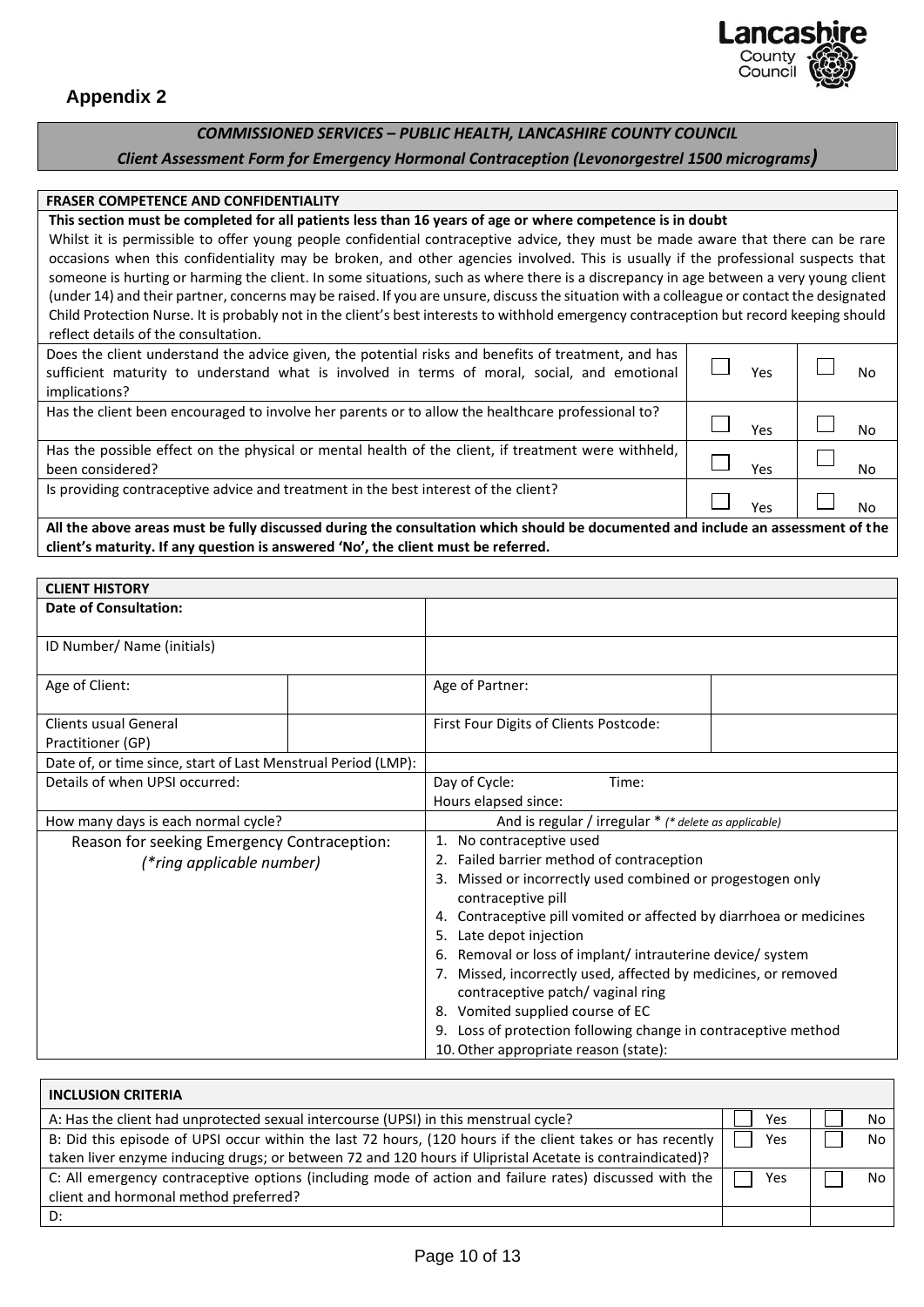

| To be eligible for supply of Levonelle-1500 under this service specification, the answers to A, B AND C must be YES. To be eligible                                                                                                                                                                                                                                                                                                                                                                                                                                                                                                                                                                                                                                                                                                                                                                               |     |           |
|-------------------------------------------------------------------------------------------------------------------------------------------------------------------------------------------------------------------------------------------------------------------------------------------------------------------------------------------------------------------------------------------------------------------------------------------------------------------------------------------------------------------------------------------------------------------------------------------------------------------------------------------------------------------------------------------------------------------------------------------------------------------------------------------------------------------------------------------------------------------------------------------------------------------|-----|-----------|
| for If any of these do not apply, the client should be referred to a GP or Doctor Led Contraceptive Service.                                                                                                                                                                                                                                                                                                                                                                                                                                                                                                                                                                                                                                                                                                                                                                                                      |     |           |
| <b>EXCLUSION CRITERIA</b>                                                                                                                                                                                                                                                                                                                                                                                                                                                                                                                                                                                                                                                                                                                                                                                                                                                                                         |     |           |
| D. Has the client ever had an allergic reaction/ severe adverse effect to Levonelle or any ingredient?                                                                                                                                                                                                                                                                                                                                                                                                                                                                                                                                                                                                                                                                                                                                                                                                            | Yes | <b>No</b> |
| E. Have there been any other episodes of UPSI in the last three weeks for which the client has NOT had<br>emergency contraception?                                                                                                                                                                                                                                                                                                                                                                                                                                                                                                                                                                                                                                                                                                                                                                                | Yes | <b>No</b> |
| F. Was the last menstrual period (LMP) more than four weeks ago?                                                                                                                                                                                                                                                                                                                                                                                                                                                                                                                                                                                                                                                                                                                                                                                                                                                  | Yes | No        |
| G. Was the LMP abnormal in any way (e.g. different length or flow), or any unexplained or unusual vaginal<br>bleeding in the current cycle?                                                                                                                                                                                                                                                                                                                                                                                                                                                                                                                                                                                                                                                                                                                                                                       | Yes | No        |
| H. Has the client used ulipristal acetate (EllaOne) in the previous 5 days?                                                                                                                                                                                                                                                                                                                                                                                                                                                                                                                                                                                                                                                                                                                                                                                                                                       | Yes | <b>No</b> |
| I. Are there any child protection issues or serious concerns?                                                                                                                                                                                                                                                                                                                                                                                                                                                                                                                                                                                                                                                                                                                                                                                                                                                     | Yes | <b>No</b> |
| J. Does the client suffer with lactose intolerance?                                                                                                                                                                                                                                                                                                                                                                                                                                                                                                                                                                                                                                                                                                                                                                                                                                                               | Yes | <b>No</b> |
| K. Is the client currently or has taken in the last 28 days liver enzyme inducers (give double dose) including<br>carbamazepine, ciclosporin, griseofulvin, nevirapine, oxcarbazine, phenytoin, primidone or other<br>barbiturates, rifabutin, rifampicin, ritonavir, modafinil, St John's Wort or topiramate or any other<br>medication that may interact with EC?<br>(Remember to cross check brand names)                                                                                                                                                                                                                                                                                                                                                                                                                                                                                                      | Yes | <b>No</b> |
| L. Has the woman had unprotected sexual intercourse within 96 hours and has a BMI >26 or weighs<br>greater than 70 kg. (unlicensed use) following FSRH Guidance 2017                                                                                                                                                                                                                                                                                                                                                                                                                                                                                                                                                                                                                                                                                                                                              |     |           |
| If the answer to F or G is 'Yes', exclude pregnancy before proceeding. If pregnant, refer to GP or Specialist Sexual Health Service.<br>If the answer to H is 'Yes', advise that the efficacy of ulipristal acetate (EllaOne) may be reduced. Proceed if it is in the patient's best<br>interests and strongly recommend IUD.<br>If the answer to I is 'Yes', proceed if it is in the client's best interests. Whether proceeding or not, refer as appropriate and involve<br>child protection team.<br>If the answer to K is 'Yes' and IUD is declined, issue double dose of levonorgestrel 1500 microgram.<br>If the answer to L is 'Yes' and an IUD is declined, issue a double dose of levonorgestrel 1500 microgram as per the locally agreed<br>PGD following FSRH Guidance 2017<br>If the answer is 'Yes' to ANY other question, the client should be referred to a GP or Doctor Led Contraceptive Service |     |           |
| <b>CLIENT COUNSELLING</b>                                                                                                                                                                                                                                                                                                                                                                                                                                                                                                                                                                                                                                                                                                                                                                                                                                                                                         |     |           |

| CLILIVI COONSLLLING                                                                                    |      |     |
|--------------------------------------------------------------------------------------------------------|------|-----|
| All the following subjects must be raised/ discussed with the client before supply                     |      |     |
| Possible adverse effects, including possible ectopic pregnancy, and action to take if they occur       | Yes  | No  |
| Advise that levonorgestrel 1500 microgram is not 100% effective and that pregnancy can still occur     | Yes. | No  |
| Possible effects on the foetus if pregnancy occurred                                                   | Yes  | No  |
| How to take levonorgestrel 1500 microgram and action to take if vomiting occurs                        | Yes  | No  |
| The need to abstain from intercourse or to consistently and correctly use a reliable barrier method of | Yes  | No. |
| contraception for at least until the next menstrual period. Other hormonal contraception may be        |      |     |
| continued                                                                                              |      |     |
| Future contraceptive needs                                                                             | Yes  | No. |
| That levonorgestrel 1500 microgram does not protect against sexually transmitted diseases and the      | Yes  | No  |
| actions to take if the patient is concerned about these                                                |      |     |
| Recommend pregnancy test after four weeks or if next period is late or abnormal in any way             | Yes  | No  |
|                                                                                                        |      |     |

| <b>ACTION TAKEN</b>                                                             |  |     |    |
|---------------------------------------------------------------------------------|--|-----|----|
| Was the client supplied levonorgestrel 1500 microgram?                          |  |     | No |
| Was the client supplied levonorgestrel 3000 micrograms                          |  |     |    |
| Confirm that the dose was taken, supervised at the consultation?                |  | Yes | No |
| Batch Number of Issued Packet:<br>Expiry Date of Issued Packet:                 |  |     |    |
| Was the client referred to another agency? (if 'Yes', state which agency below) |  |     | No |
| Any further notes:                                                              |  |     |    |
|                                                                                 |  |     |    |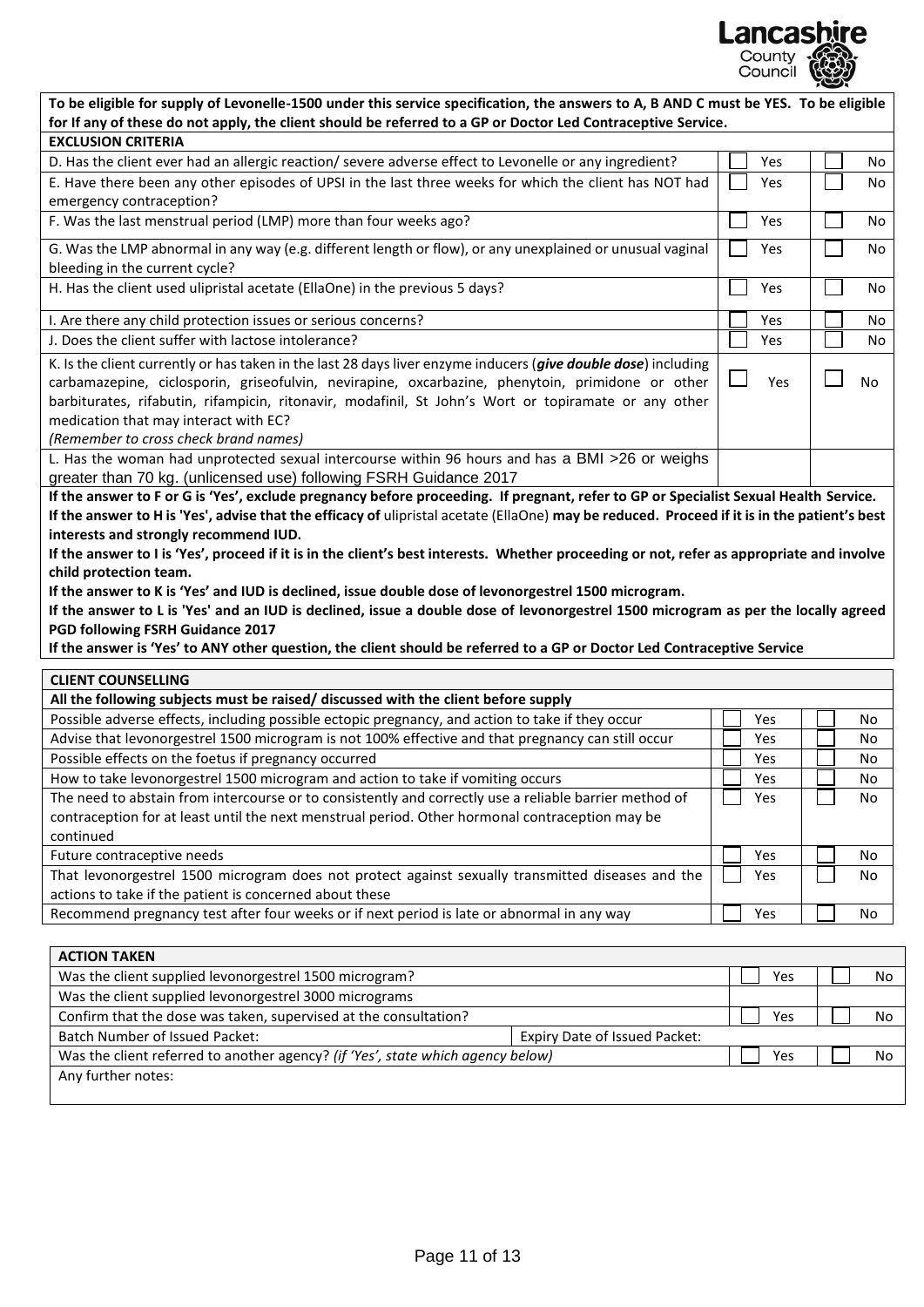

**Appendix 3**

### **MAKING A SECTION 47 REFERRAL**

#### **For children residing within Lancashire boundaries**

*The Service Provider shall devise, implement and maintain a procedure for its staff which ensures compliance with pan-Lancashire procedures for Safeguarding Children and Safeguarding Vulnerable Adults, and shall supply a copy of its procedure to the Commissioner before commencement of the service.* 

> *Pan Lancashire safeguarding children policies and procedures can be accessed at: <http://www.lancashiresafeguarding.org.uk/online-safeguarding.aspx> <http://panlancashirescb.proceduresonline.com/index.htm>*

*Concerns about a child should be reported on: 0300 123 6720 8am-8pm 0300 123 6722 8pm-8am*

*The service provider will comply with the lead commissioner's standards for safeguarding as detailed in the CCGs safeguarding policy and will provide evidence of their safeguarding arrangements on request, at a minimum this will be annually.*